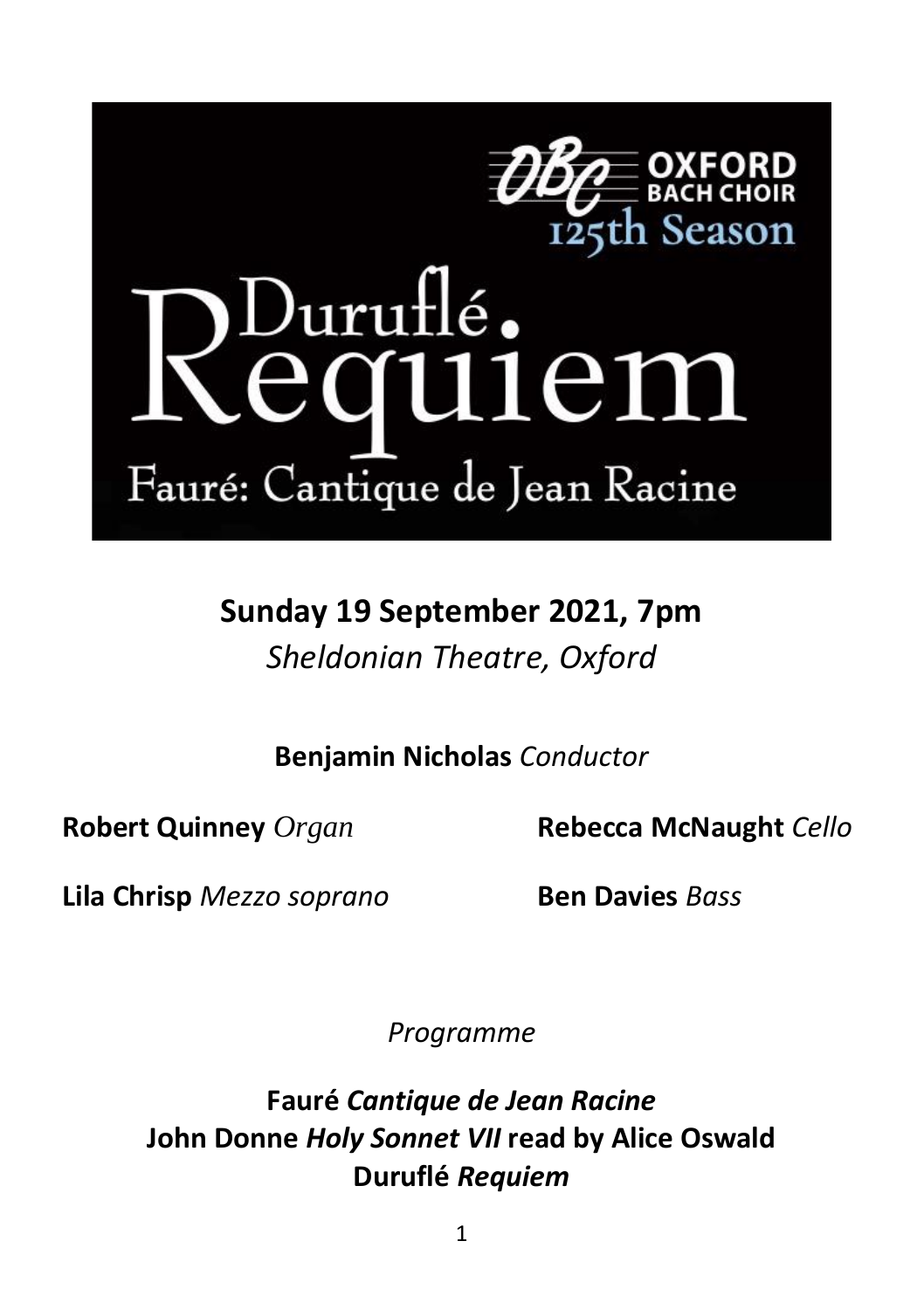# OXFORD **BACH CHOIR**

Registered Charity No. 233688

### Chair's welcome

Oxford Bach Choir is delighted to be able to welcome you to its first live concert since December 2019 and is thrilled to present tonight's programme. We are also extremely happy to be back at the Sheldonian Theatre again.

It has been a challenging time for everyone through the pandemic. Thanks to the hard work of so many people in the choir and the wonderful support of our conductor Benjamin Nicholas, we have continued to meet virtually and rehearse. There was a brief time last December, however, when a number of us were able to meet to record carols for BBC Radio Oxford's Christmas morning broadcast.

Tonight's live streaming is with a smaller choir than usual and follows four intensive in-person rehearsals. This concert is both to celebrate our return, and to pay tribute to all those who have supported us throughout the pandemic

The performance is dedicated to the memory of all who have died and those who have lost loved ones during the pandemic. It is also a celebration of the work of Oxford's scientists and healthcare professionals, who have made such exceptional advances against Covid-19.

You are invited to make donations to the Oxford Hospitals Charity as a statement of gratitude to the selfless hard work of all of those who have made tonight's performance possible: [www.justgiving.com/fundraising/oxford-bach-choir](file:///C:/Users/Philippa%20Logan/Documents/Philippa/Bach%20Choir/Programme%20information/Previous%20programmes/2021_1%20Durufle/www.justgiving.com/fundraising/oxford-bach-choir)

Liz Stock Acting Chair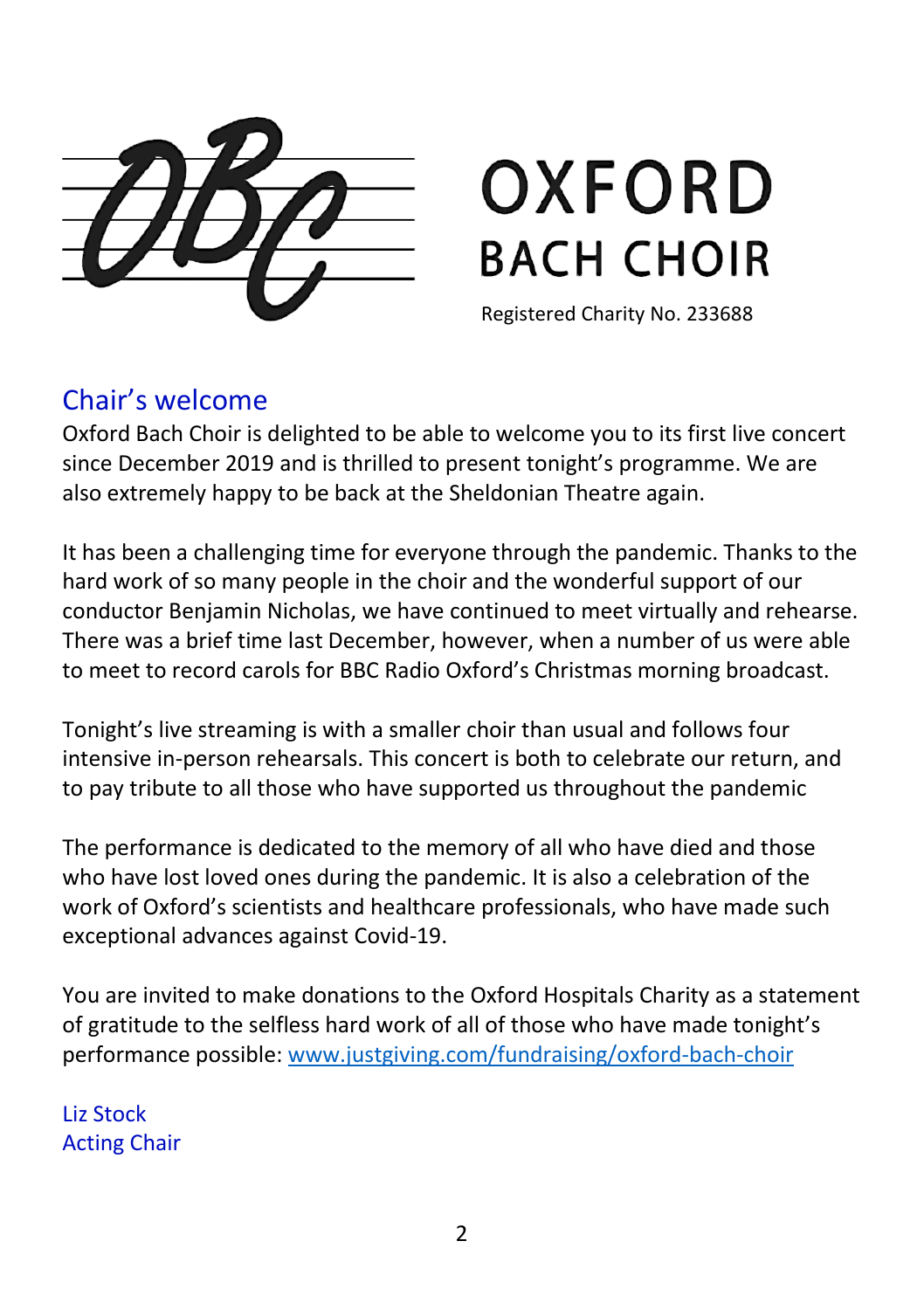### Historical note

The Oxford Bach Choir was slow to explore the choral music of Gabriel Fauré, not performing any of it until we performed his *Requiem* in May 1982. It was not until June 2003, however, that we performed his *Cantique de Jean Racine* for the first time. We next performed it in an official choir concert in June 2013, although some choir members did sing it in April 2009 in a joint concert with members of the Belgian choir iLLucia.

If the OBC had to wait almost 90 years before exploring any of Fauré's choral music, we had to wait a little longer before exploring that of Maurice Duruflé: it was only in February 1995 that we first performed his *Requiem*, on that occasion in its orchestral version. We next sang the *Requiem* in June 2003, in the same concert when we first performed the *Cantique de Jean Racine*. This time we used Duruflé's organ version of the piece, as we will be performing it this evening. The OBC as a whole has not sung the Duruflé since that date, but some two dozen members sang it again in September 2014 in Antwerp and Ieper (Ypres) at special concerts held to commemorate the centenary of the First World War.

#### Robin Darwall-Smith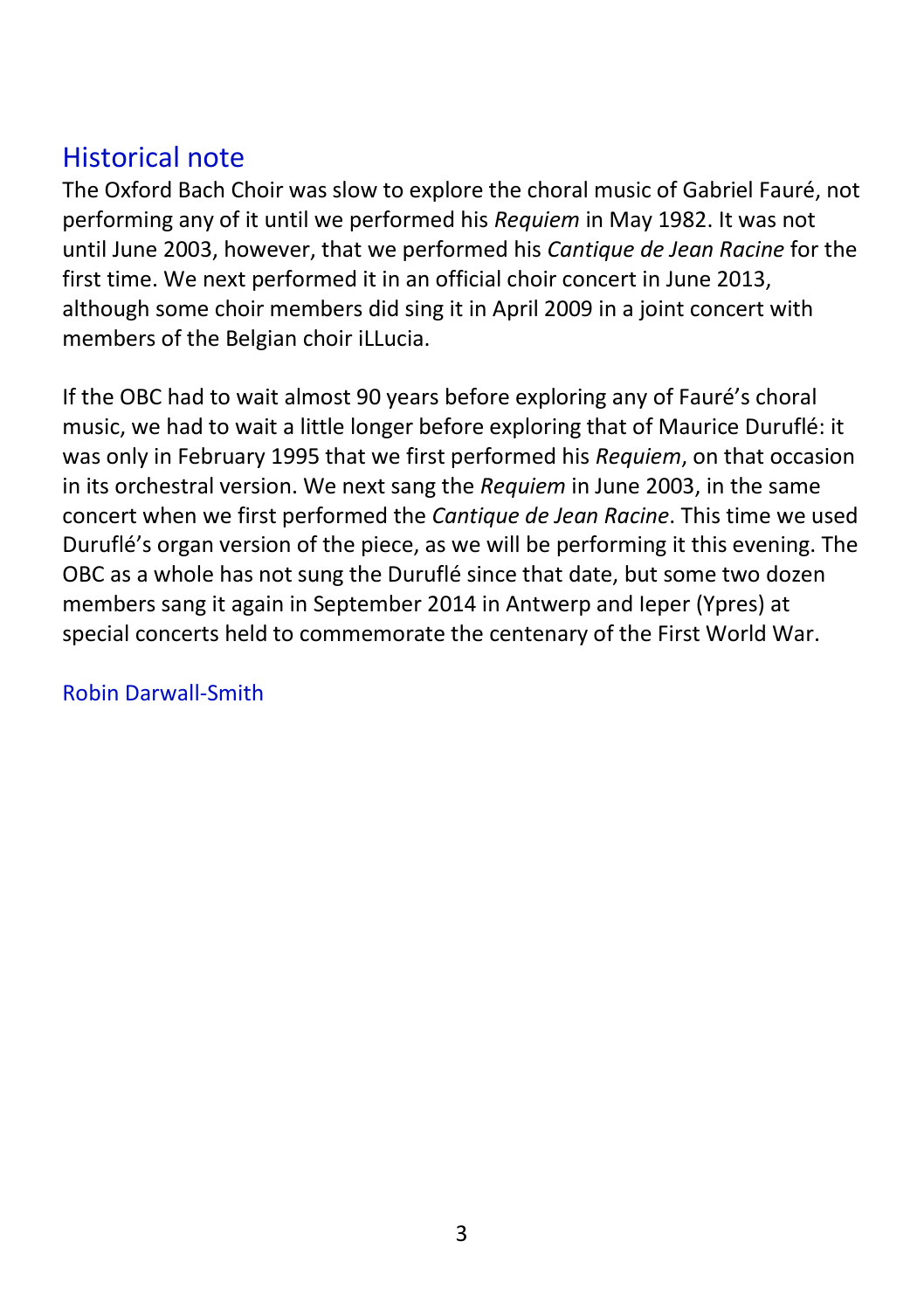## Gabriel Fauré (1845–1924) Cantique de Jean Racine, Op. 11

Fauré displayed a talent for music at an early age; in 1854, when he was only nine, he was sent to study at the École Niedermeyer in Paris, an 'École de musique religieuse et classique', where he studied organ, plainsong, and Renaissance polyphony. The *Cantique de Jean Racine*, written in 1864–5, was awarded the premier prix for composition in his final year at the École Niedermeyer. It was Fauré's first piece of sacred music; he would go on to produce a significant body of work for mixed choir – most notably the beautiful *Requiem* – but the *Cantique* is justifiably the most well-loved among his shorter sacred pieces. The words are a paraphrase of the Latin hymn '*Consors paterni luminis*' by the poet and playwright Jean Racine; Fauré's exquisitely gentle setting, which combines restrained serenity with moments of rapt intensity, has been described as an 'emotionally pitch-perfect' response to Racine's meditative text.

#### **Jean Racine (1639–99),** *Hymnes traduites du bréviaire romain*

Verbe égal au Très-Haut, notre unique espérance,

Jour éternel de la terre et des cieux, De la paisible nuit nous rompons le silence:

Divin Sauveur, jette sur nous les yeux.

Répands sur nous le feu de ta grâce puissante,

Que tout l'enfer fuie au son de ta voix;

Dissipe le sommeil d'une âme languissante

Qui la conduit à l'oubli de tes lois.

Ô Christ, sois favorable à ce peuple fidèle,

Pour te bénir maintenant rassemblé; Reçois les chants qu'il offre à ta gloire immortelle,

Et de tes dons qu'il retourne comblé.

Word equal to the Most High, our sole hope, Eternal Dayspring of earth and heaven,

We break the silence of the peaceful night: Saviour divine, cast your eyes upon us.

Pour over us the fire of thy powerful grace,

So that all hell flees at the sound of your voice;

Dispel the sleep of a languishing soul Which leads it to forget thy laws.

O Christ, be gracious to this faithful people, Now gathered to praise thee; Receive their hymns, offered to thine immortal glory, And may they return laden with thy gifts.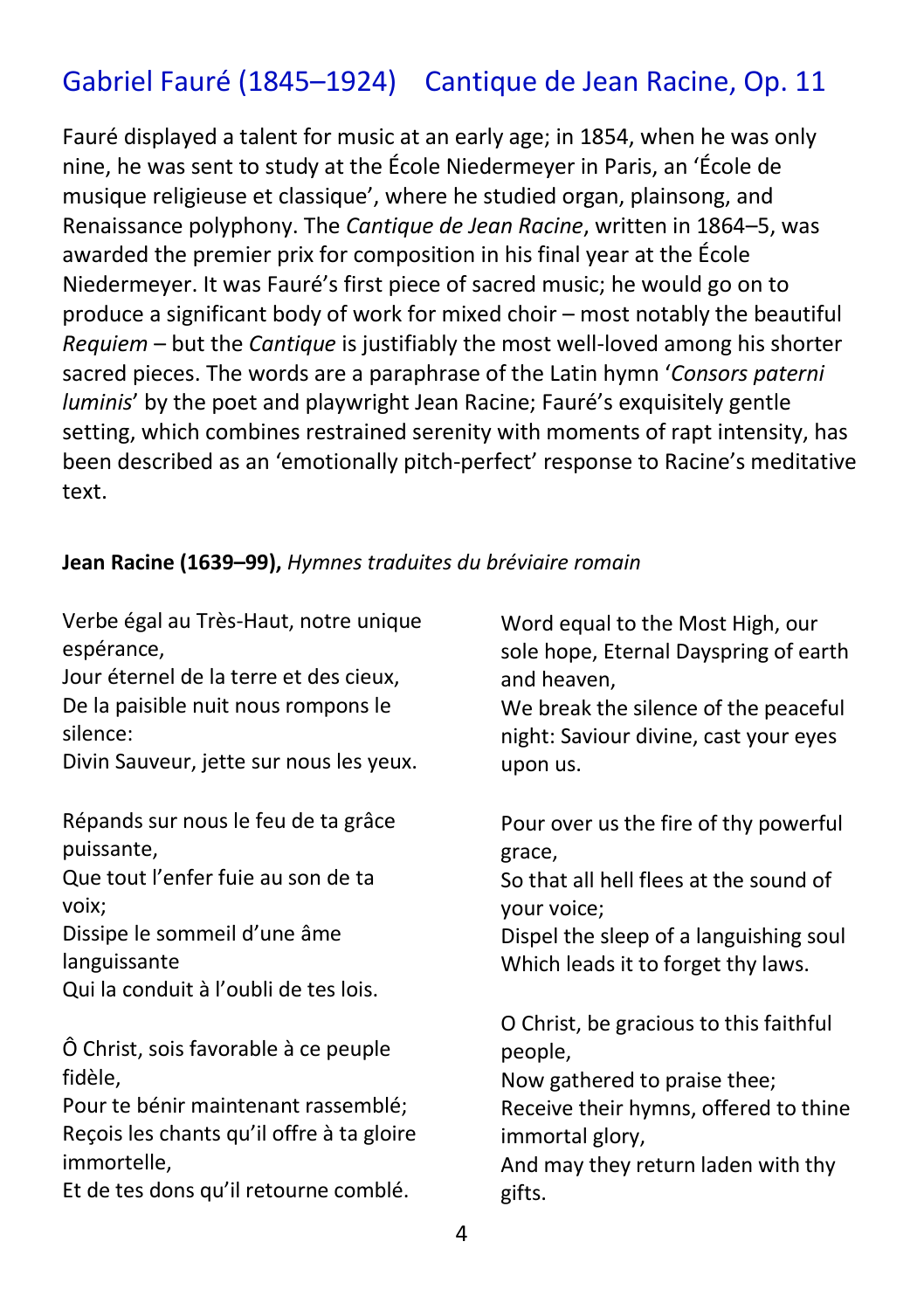## At the round earth's imagin'd corners (Holy Sonnet VII) John Donne (1572-1631)

At the round earth's imagin'd corners, blow Your trumpets, angels, and arise, arise From death, you numberless infinities Of souls, and to your scatter'd bodies go; All whom the flood did, and fire shall o'erthrow, All whom war, dearth, age, agues, tyrannies, Despair, law, chance hath slain, and you whose eyes Shall behold God and never taste death's woe. But let them sleep, Lord, and me mourn a space, For if above all these my sins abound, 'Tis late to ask abundance of thy grace When we are there; here on this lowly ground Teach me how to repent; for that's as good As if thou'hadst seal'd my pardon with thy blood.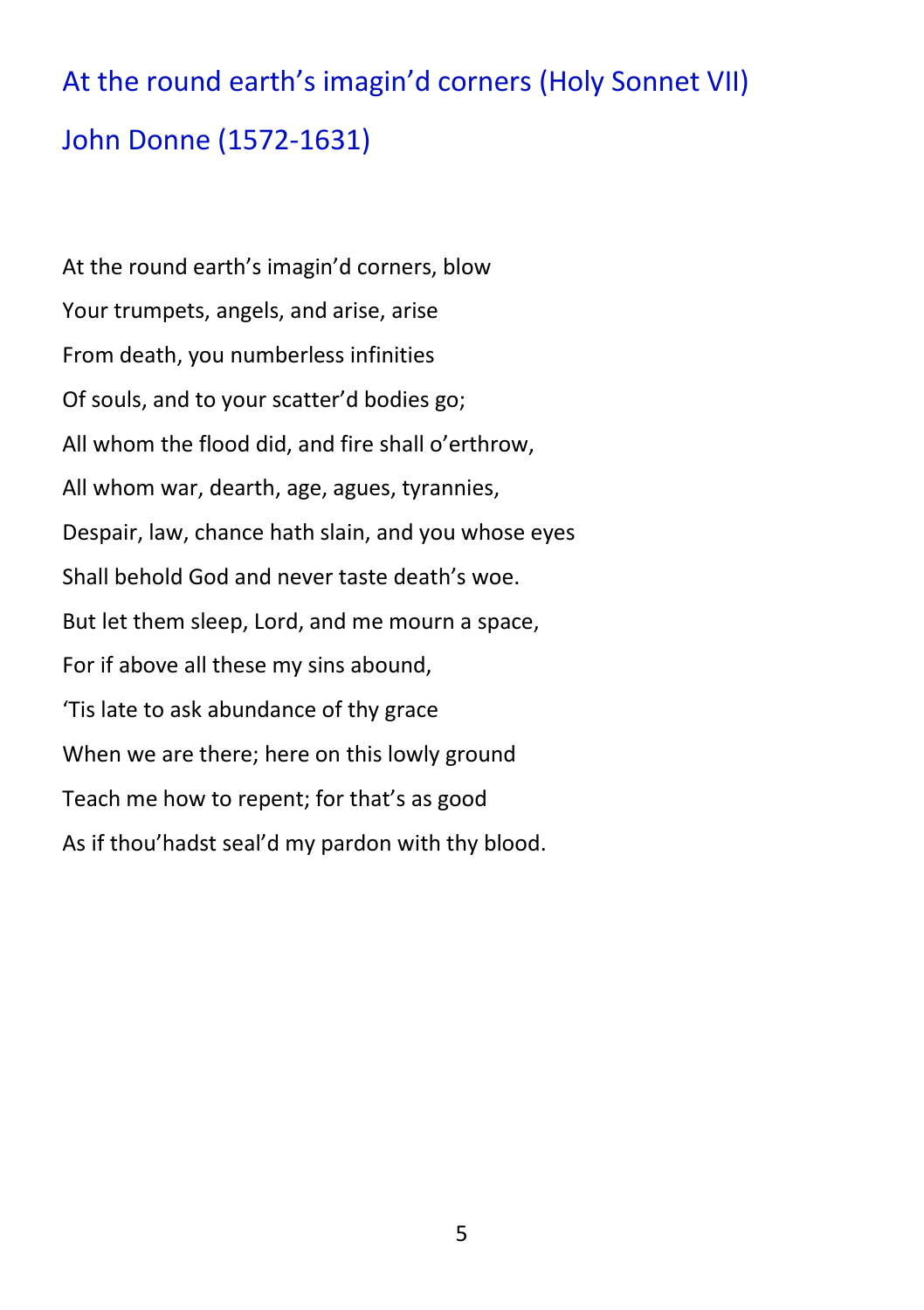## Maurice Duruflé (1902–86)

## Requiem, Op. 9

Maurice Duruflé was born in Louviers in Normandy, the son of an architect, and attended the cathedral choir school at Rouen from the age of ten. At 17, he went to Paris to study the organ with Charles Tournemire; in 1920 he entered the Paris Conservatoire, where he won a string of prizes and later became Professor of Harmony, with many distinguished pupils. He became assistant to the organist of Notre-Dame, Louis Vierne, and also titulaire (primary organist) at St-Étiennedu-Mont; he had a highly distinguished career as a church organist, recitalist and teacher until all his professional activities were cut short by a car accident in 1975, which left him crippled and in pain for the rest of his life.

As a composer, Duruflé was highly self-critical, and his official list of works is very short, only reaching opus 11. The *Requiem* was the result of a commission he received from the French government in 1941, during the collaborationist Vichy regime; he was still working on the commission (which was originally for a symphonic poem) in 1944 when the regime collapsed, and eventually completed it in 1947.

In view of his upbringing, it is perhaps not surprising to find that Duruflé's compositional style owes so much to the plainsong that he loved so dearly. Plainsong melodies from the Gregorian Mass for the Dead provide the majority of the melodic material for the work; the chant does not always appear in the vocal parts but is sometimes played in the accompaniment while the voices weave polyphony around it. The plainsong is treated lovingly and with fidelity, but also with flexibility; Duruflé succeeds absolutely in integrating the sinuous melodies of the chant into his own personal style, clothing them with impressionist-modal harmonies and shimmering textures, and creating a work of great beauty and profound spirituality.

The *Requiem* is dedicated to the memory of Duruflé's father, who had died in 1945; it was first performed in a radio broadcast on All Souls' Day (2 November) 1947, in its original scoring for organ and large orchestra. Duruflé subsequently made two other arrangements of the accompaniment, one for a reduced orchestra with organ, and one for organ alone, with an important part for obbligato cello.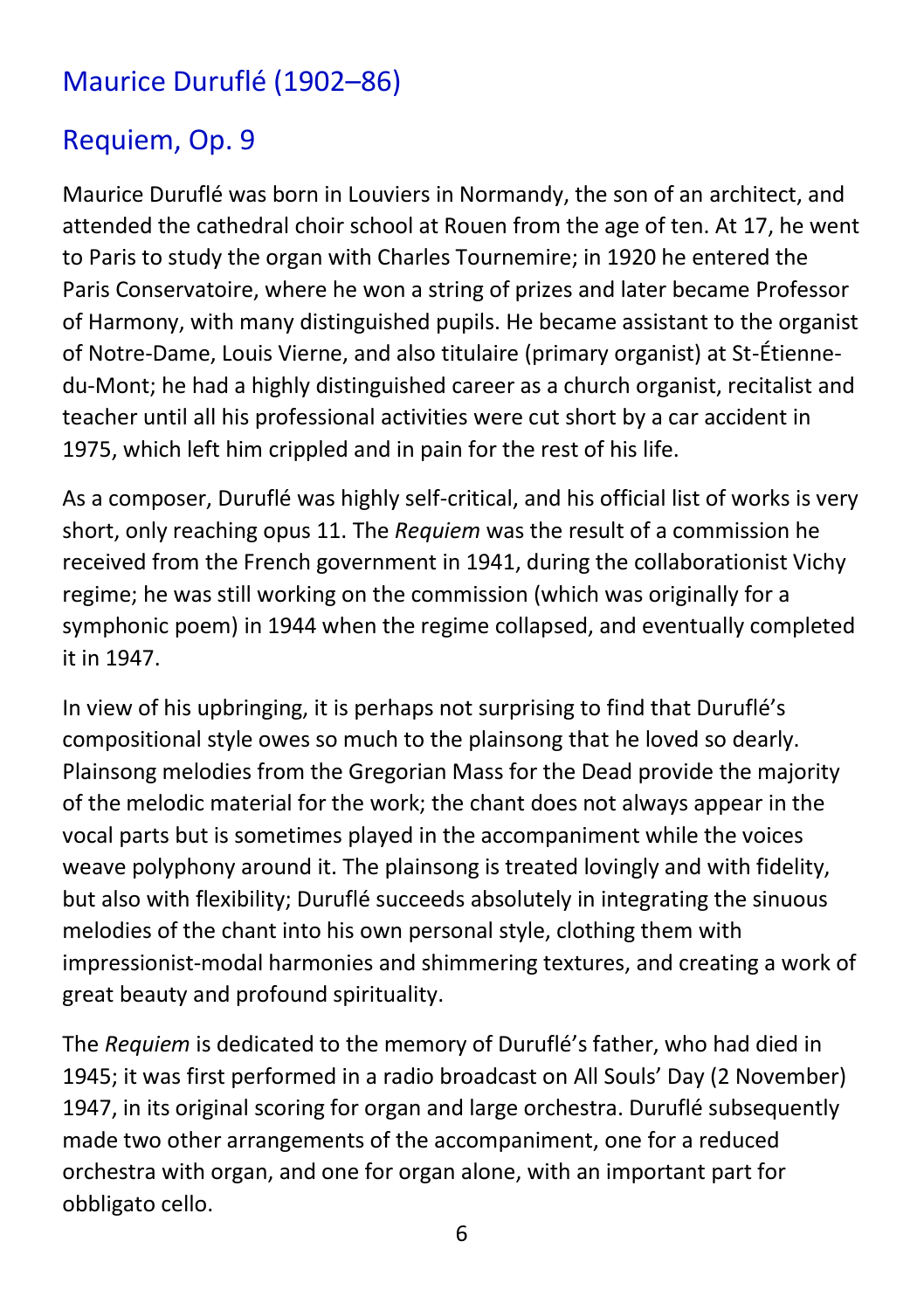The similarities between this work and Fauré's *Requiem* have often been noted and indeed it was obviously Duruflé's chief model. He chooses to set the same version of the text as Fauré, and the two works share a generally restrained and contemplative character. Even the allocation of certain sections of the text to solo baritone and soprano (or mezzo-soprano) are the same, although Duruflé includes the option of using chorus baritones, and the 'Pie Jesu' takes the form of a dialogue between mezzo-soprano and solo cello. However, Duruflé's work, for all its restraint, has an intense sense of involvement and passion. It takes the listener – and the singer – on a profound spiritual journey: from the smoothly flowing 'Introit' and 'Kyrie', through the urgent entreaties of the 'Domine Jesu Christe', the joyful surgings of the 'Sanctus', the poignant beauty of the 'Pie Jesu', the calm momentum of the 'Agnus Dei' and 'Lux Aeterna', and the dramatic mood changes of the 'Libera Me', to the transcendent peace of the 'In Paradisum', which seems to tremble on the edge of eternity … or does that final, unresolved harmony take us over the threshold? No wonder Duruflé's *Requiem* is so widely recognised as one of the great choral masterpieces of the 20th century.

Peter Gilliver (adapted, with kind permission, from notes by Martin Holmes)

#### **MISSA PRO DEFUNCTIS**

1. Introitus

Requiem aeternam dona eis Domine: et lux perpetua luceat eis. Te decet hymnus, Deus, in Sion, et tibi reddetur votum in Jerusalem. Exaudi orationem meam: ad te omnis caro veniet.

2. Kyrie Kyrie eleison. Christe eleison. Kyrie eleison.

#### **REQUIEM MASS**

#### 1.

Grant them eternal rest, Lord, and let perpetual light shine upon them. A hymn becometh Thee, O God, in Zion, and a vow shall be paid to Thee in Jerusalem. Hear my prayer: to Thee shall all flesh come.

2.

Lord, have mercy. Christ, have mercy. Lord, have mercy.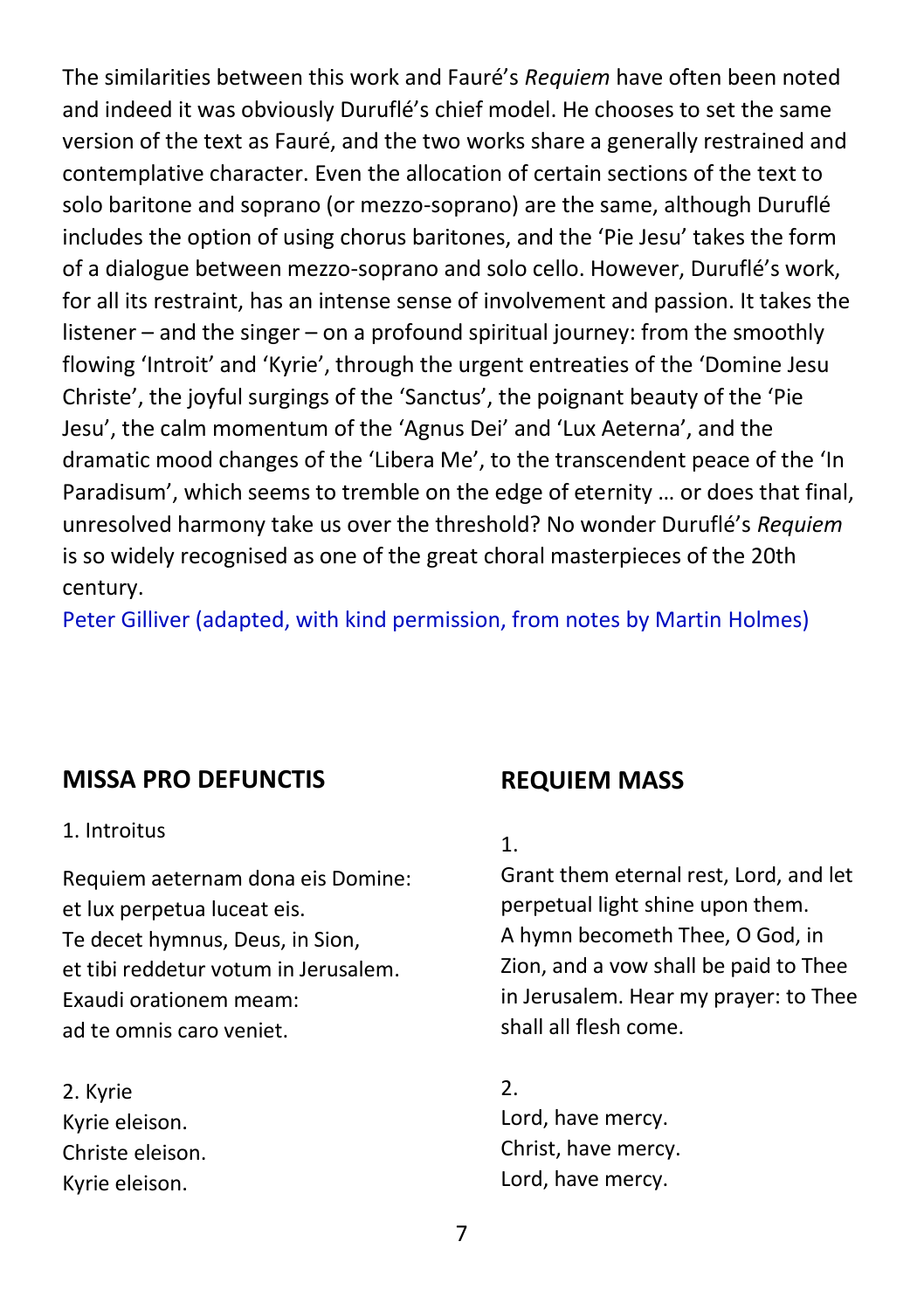3. Domine Jesu Christe Domine Jesu Christe, rex gloriae, libera animas omnium fidelium defunctorum de poenis inferni et de profundo lacu. Libera eas de ore leonis, ne absorbeat eas Tartarus, ne cadant in obscurum: Sed signifier sanctus Michael repraesentet eas in lucem sanctam, quam olim Abrahae promisisti, et semini eius. Hostias et preces tibi Domine laudis offerimus:

tu suscipe pro animabus illis, quarum hodie memoriam facimus; fac eas, Domine, de morte transire ad vitam;

quam olim Abrahae promisisti, et semini eius.

#### 4. Sanctus

Sanctus, sanctus, sanctus Dominus Deus Sabaoth: pleni sunt coeli et terra gloria tua. Hosanna in excelsis. Benedictus qui venit in nomine Domini. Hosanna in excelsis.

#### 5. Pie Jesu

Pie Jesu, Domine, dona eis requiem. Pie Jesu, Domine, dona eis requiem sempiternam.

#### 3.

O Lord Jesus Christ, King of Glory, deliver the souls of all the faithful departed from the pains of Hell, from the deep lake.

Deliver them from the mouth of the lion, let not Tartarus swallow them, nor let them fall into the place of darkness:

But let the standard-bearer Michael bring them into holy light which Thou didst promise of old to Abraham and his seed.

Prayers and sacrifices to Thee, Lord, we offer.

Do Thou receive them on behalf of those souls

whom we this day commemorate. Grant, Lord, that they pass from death to life; as Thou didst promise of old to Abraham and his seed.

#### 4.

Holy, holy, holy Lord God of Hosts. Heaven and earth are full of Thy glory. Hosanna in the highest. Blessed is he who comes in the name of the Lord. Hosanna in the highest.

#### 5.

Blessed Jesu, O Lord, grant them rest. Blessed Jesu, O Lord, grant them eternal rest.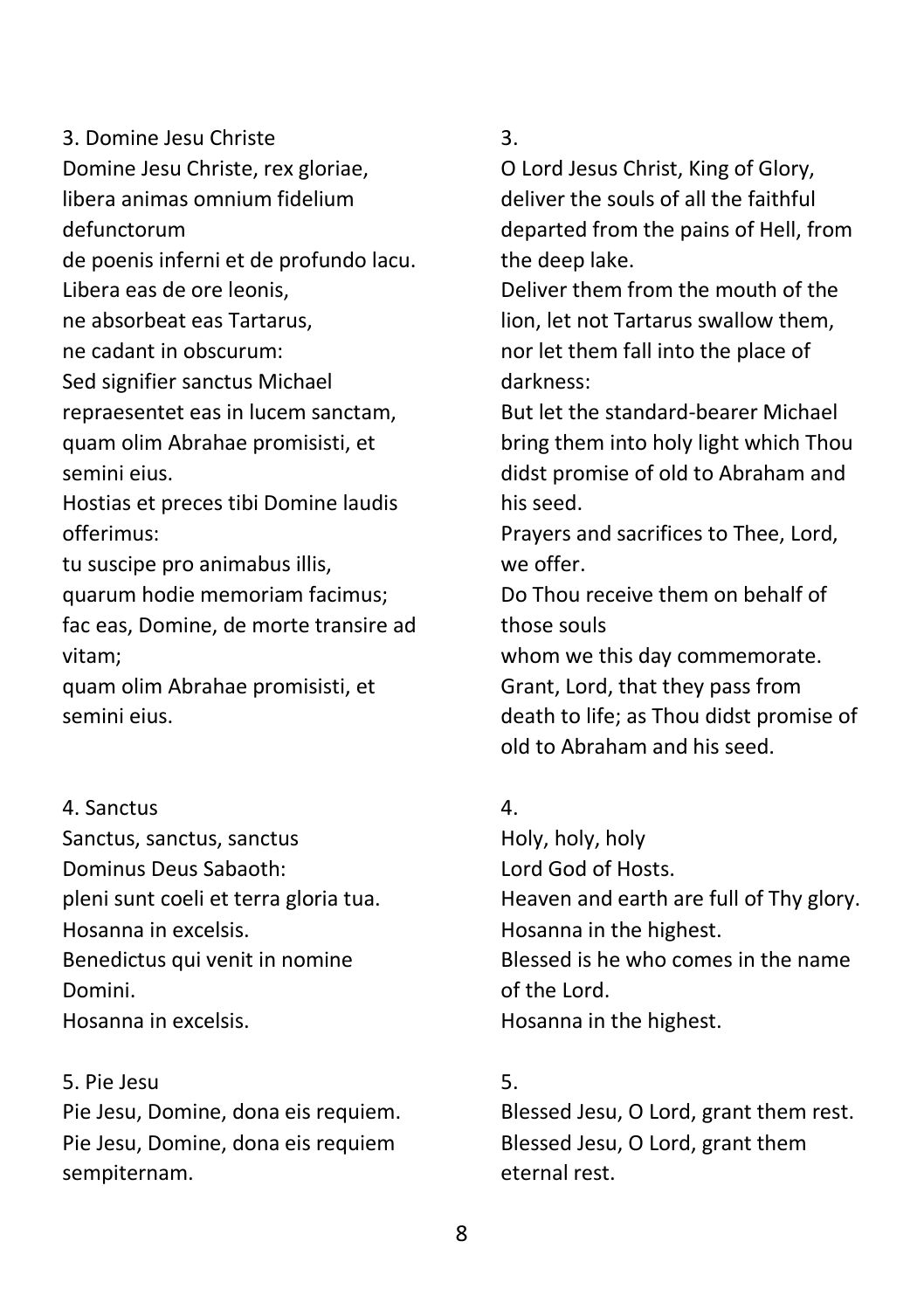#### 6. Agnus Dei

Agnus Dei qui tollis peccata mundi, dona eis requiem sempiternam.

#### 7. Lux Aeterna

Lux aeterna luceat eis, Domine, cum sanctis tuis in aeternum, quia pius es. Requiem aeternam dona eis Domine, et lux perpetua luceat eis, quia pius es.

#### 8. Libera Me

Libera me, Domine, de morte aeterna, in die illa tremenda:

Quando coeli movendi sunt et terra: Dum veneris judicare saeculum per ignem.

Tremens factus sum ego, et timeo, dum discussio venerit, atque ventura ira.

Dies illa, dies irae, calamitatis et miseriae, dies magna et amara valde. Requiem aeternam dona eis, Domine, et lux perpetua luceat eis.

#### 9. In Paradisum

In Paradisum deducant te angeli: in tuo adventu suscipiant te martyres, et perducant te in civitatem sanctam Jerusalem.

Chorus angelum te suscipiat, et cum Lazaro quondam paupere, aeternam habeas requiem.

#### 6.

Lamb of God, who takest away the sins of the world, grant them eternal rest.

#### 7.

Let everlasting light shine upon them, Lord, with Thy saints for ever,for Thou art good.

Grant them eternal rest, Lord, and let perpetual light shine upon them, for Thou art good.

#### 8.

Deliver me, O Lord, from eternal death on that awful day when the heavens and the earth shall quake, when Thou shalt come to judge the world by fire. Full of terror am I, and trembling, and I fear the trial and the wrath to come. That day shall be a day of wrath, calamity, and misery, a mighty day and exceedingly bitter. Grant them eternal rest, O Lord, and let perpetual light shine upon them.

#### 9.

May the angels lead thee into Paradise:at thy coming may the martyrs receive thee, and lead thee into the Holy City, Jerusalem.

There may the choir of angels receive thee, and with Lazarus, once a beggar, may'st thou have eternal rest.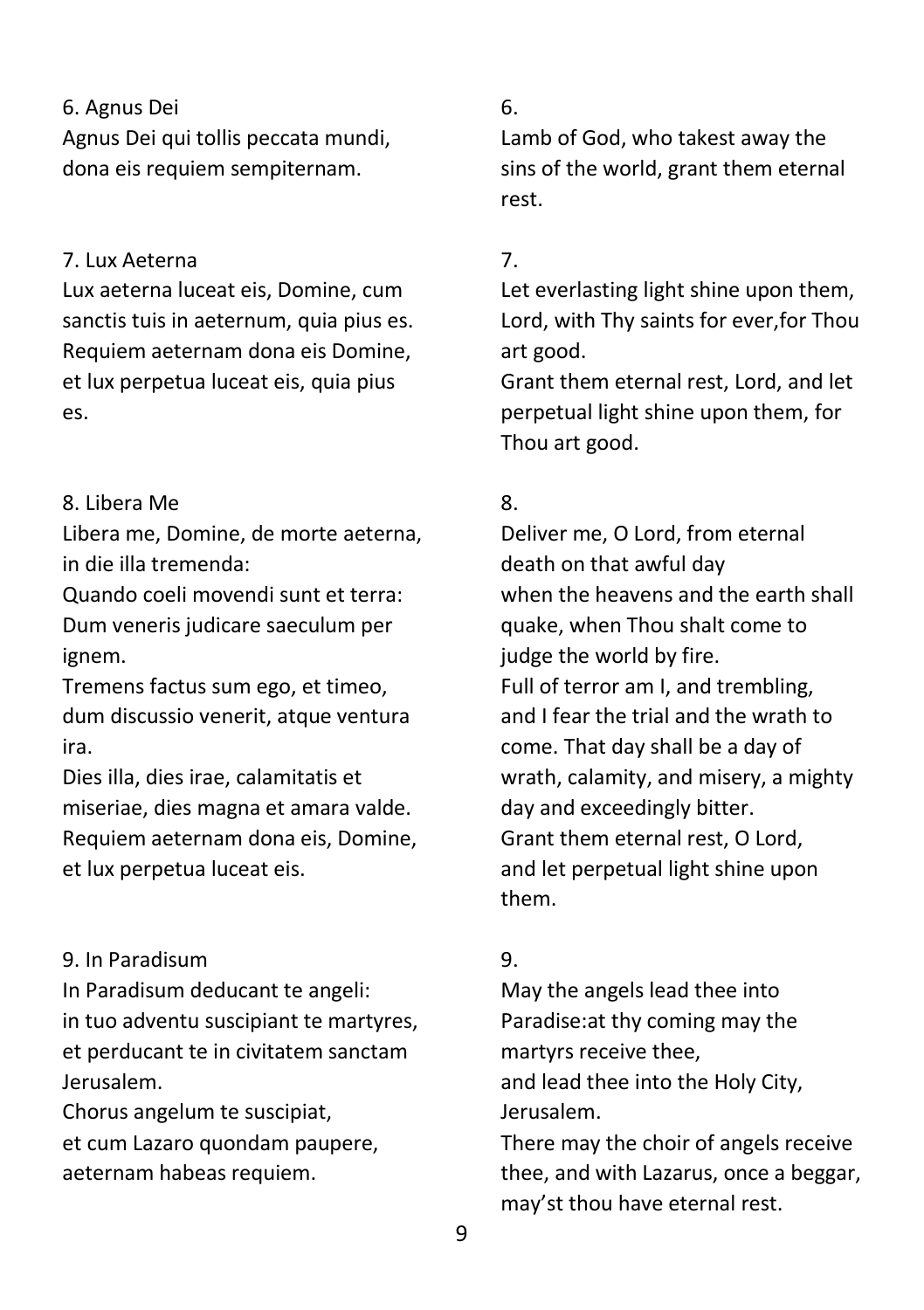#### **Lila Chrisp, Mezzo**



Lila is a mezzo-soprano in her second year of a master's degree at the Royal Northern College of Music, where she is studying with Louise Winter. Her studies are kindly supported by the Annie Ridyard Scholarship for Mezzo Sopranos. At the RNCM, Lila has performed the role of Forester's Wife/Owl in *The Cunning Little Vixen*, and was cast as Older Woman in Jonathan Dove's *Flight*, before the production was cancelled due to Covid-19. She will play Mrs Nolan in the RNCM production of Menotti's *The Medium* in autumn 2021. Outside college, Lila is a Barefoot Opera Young Artist 2021, covering the roles of Zanetto (Mascagni) and Orfeo (Gluck). She is also involved in the development of a new opera, *Draught*, by Anna Appleby, due to be performed with the BBC Philharmonic in 2022.

Lila graduated in 2017 with a degree in Music from Merton College, Oxford, where she was a choral and academic scholar. While at Oxford, she took lead roles in several university opera productions, including Nancy, *Albert Herring*; Dido, *Dido & Aeneas*; Dorabella, *Cosi fan Tutte*; Annio, *La Clemenza di Tito*; Ottavia, *L'incoronazione di Poppea*, and Martha in the première of Marco Galvani's chamber opera *Rothschild's Violin*.

Her solo concert and oratorio experience includes: Mozart's *Requiem*  (Wokingham Choral Society), Handel's *Messiah* (OU Chorus/Sheldonian), Mahler's *Symphony No. 2* (Oxford University Philharmonia/Sheldonian), Elgar's *Sea Pictures* (Consortium Novum/SJE Oxford & Bliss Sinfonia/Rugby School), Beethoven's *Symphony No. 9* (Consortium Novum/Sheldonian), and Bach's *Magnificat in D* (Choir of Merton College, Oxford & Oxford Philharmonic).

Lila has given numerous solo song recitals in London, Oxford and Rugby. She won the AESS Courtney Kenny competition for English Song and Poetry 2018 and has performed as part of the London Song Festival.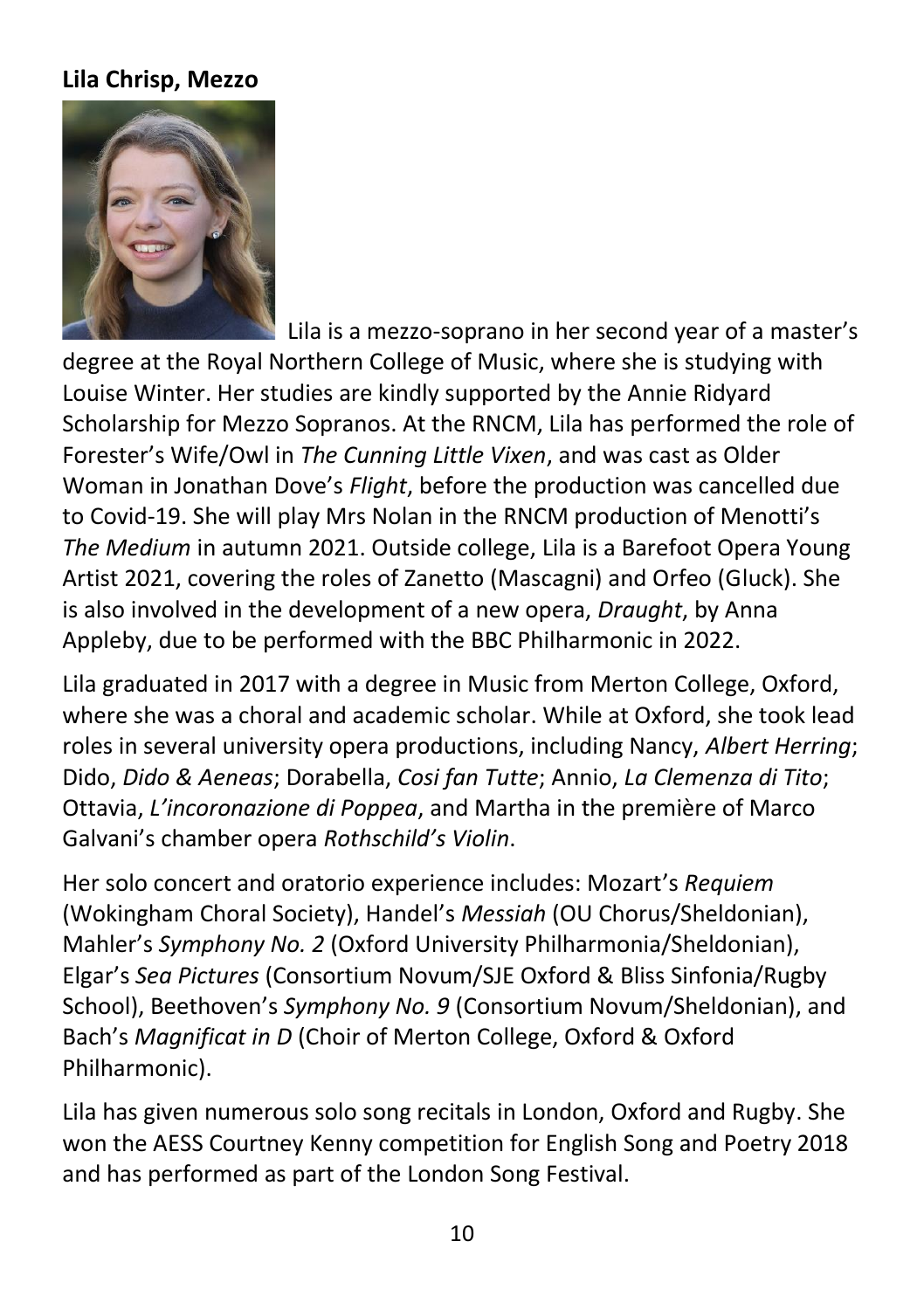#### **Ben Davies, Bass**



 Ben Davies studied at the Royal Academy of Music. His roles include Sailor (*Dido & Aeneas*) for William Christie and Deborah Warner at the Vienna Festival, Netherlands Opera and the Opera Comique, Paris; Bass (*St Matthew Passion*) for Streetwise Opera/The Sixteen under Harry Christophers; Ubalde (*Armide* – Gluck) for the Buxton Festival; Aeneas (*Dido & Aeneas*) under Sir John Eliot Gardiner at the Opera de Lyon; Judge (*Das Wunder der Heliane* – Korngold) under Vladimir Jurowski; Guglielmo (*Così fan Tutte*); Bartolo and Antonio (*The Marriage of Figaro*); Polyphemus (*Acis & Galatea*); Bass (*The Fairy Queen*); Amis (*Le pauvre matelot* – Milhaud); Marcello (*La bohème*) in scenes for *The Lesley Garrett Show*, BBC and covers of Achilla (*Giulio Cesare*), Bass (*St Matthew Passion*), Mr Flint (*Billy Budd*), Betto di Signa (*Gianni Schicchi*), Sprecher (*Die Zauberflöte*) and Krušina (*The Bartered Bride*) for Glyndebourne Festival Opera.

Recent concert performances include the Monteverdi *Vespers*, *King Arthur*, the Brahms *Requiem*, *The Fairy Queen*, *Messiah*, Bach's *Christmas Oratorio*, the Fauré *Requiem* and both the *St Matthew Passion* and *St John Passion* for Harry Christophers and The Sixteen; Adonis (*Venus & Adonis* – Blow) at the Wigmore Hall for Matthew Halls and Retrospect Ensemble; Mozart's *C Minor Mass* and Purcell's *Ode on St Cecilia's Day* for Paul McCreesh and the Gabrieli Consort; and Mozart's *Solemn Vespers*, *C Minor Mass* and *Requiem* with Sir John Eliot Gardiner and the Monteverdi Choir. Other notable concert performances include the British premiere of Hermann Suter's *Le Laudi*, the Verdi *Requiem* in Leeds Town Hall and Bach's solo cantata *Ich habe genug* in the Purcell Room.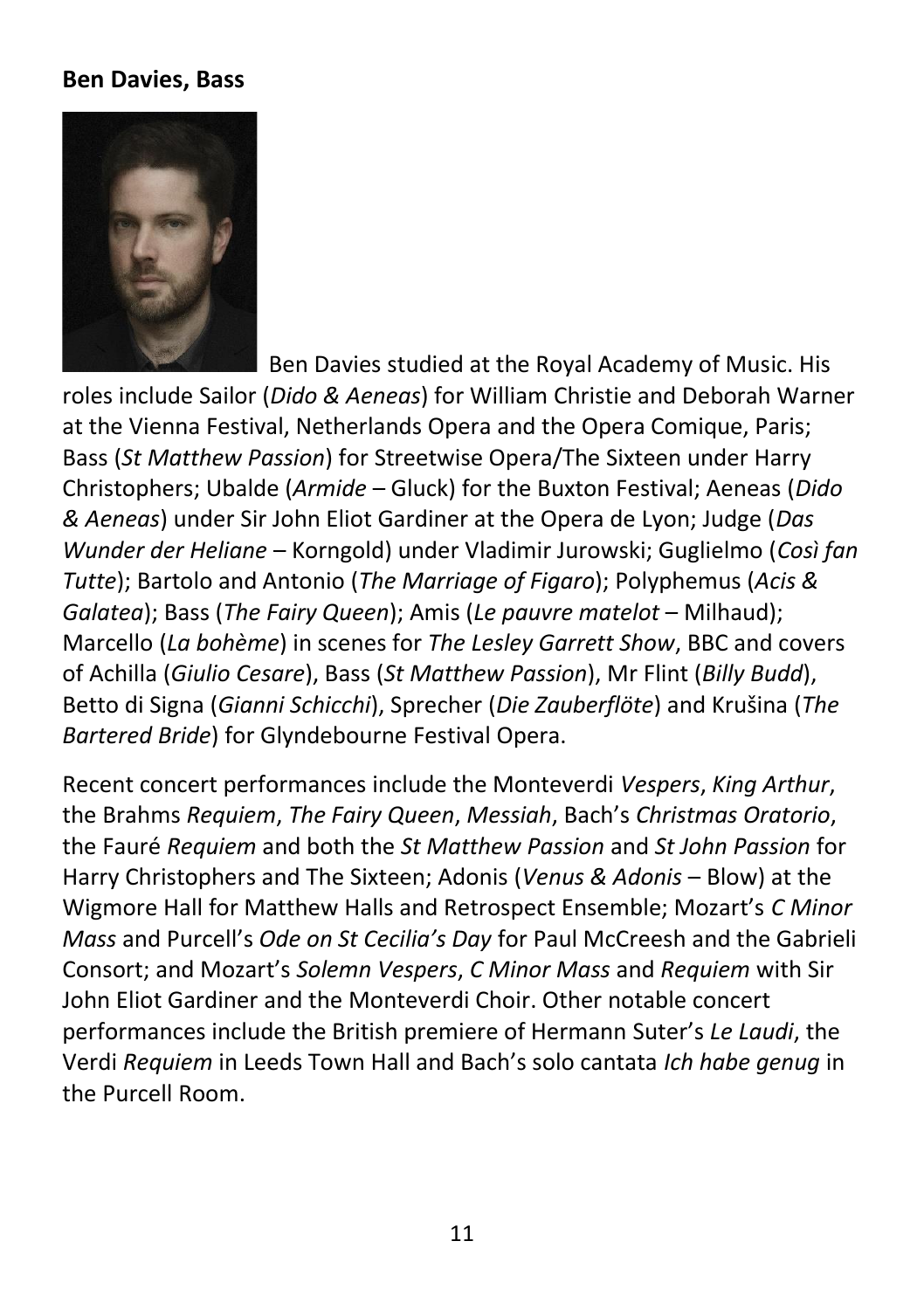#### **Rebecca McNaught, Cello**



Rebecca McNaught is a dynamic young British

cellist who has performed internationally as a soloist and orchestral musician.

Born into a home alive with classical music, Rebecca began learning the piano at a very young age, and, although the piano remained a big part of her upbringing, it was the cello that became her focus and she has been playing now for 17 years. Drawn to both academic and practical music, Rebecca studied for a BA in Music at Merton College, Oxford. Alongside her studies, she explored a wide variety of chamber music, and performed the Mozart and Brahms Clarinet Quintets with the Holywell Quintet at St Martin-in-the-Fields, London, and the Holywell Music Rooms, Oxford.

During her Master's at the Royal Academy of Music, Rebecca performed as principal cello of the Academy Symphony Orchestra. In June 2018 she toured Japan with the orchestra under Trevor Pinnock, taking Beethoven and Mozart to locations in Tokyo and Koriyama. Earlier that month, she took part in the Kyoto International Music Student's Festival.

Rebecca has also enjoyed expanding her outreach work as an Open Academy Fellow, and has created accessible concerts for people living with dementia in Wigmore Hall and Leighton House, providing varied programmes of short works and providing spoken information for the audience.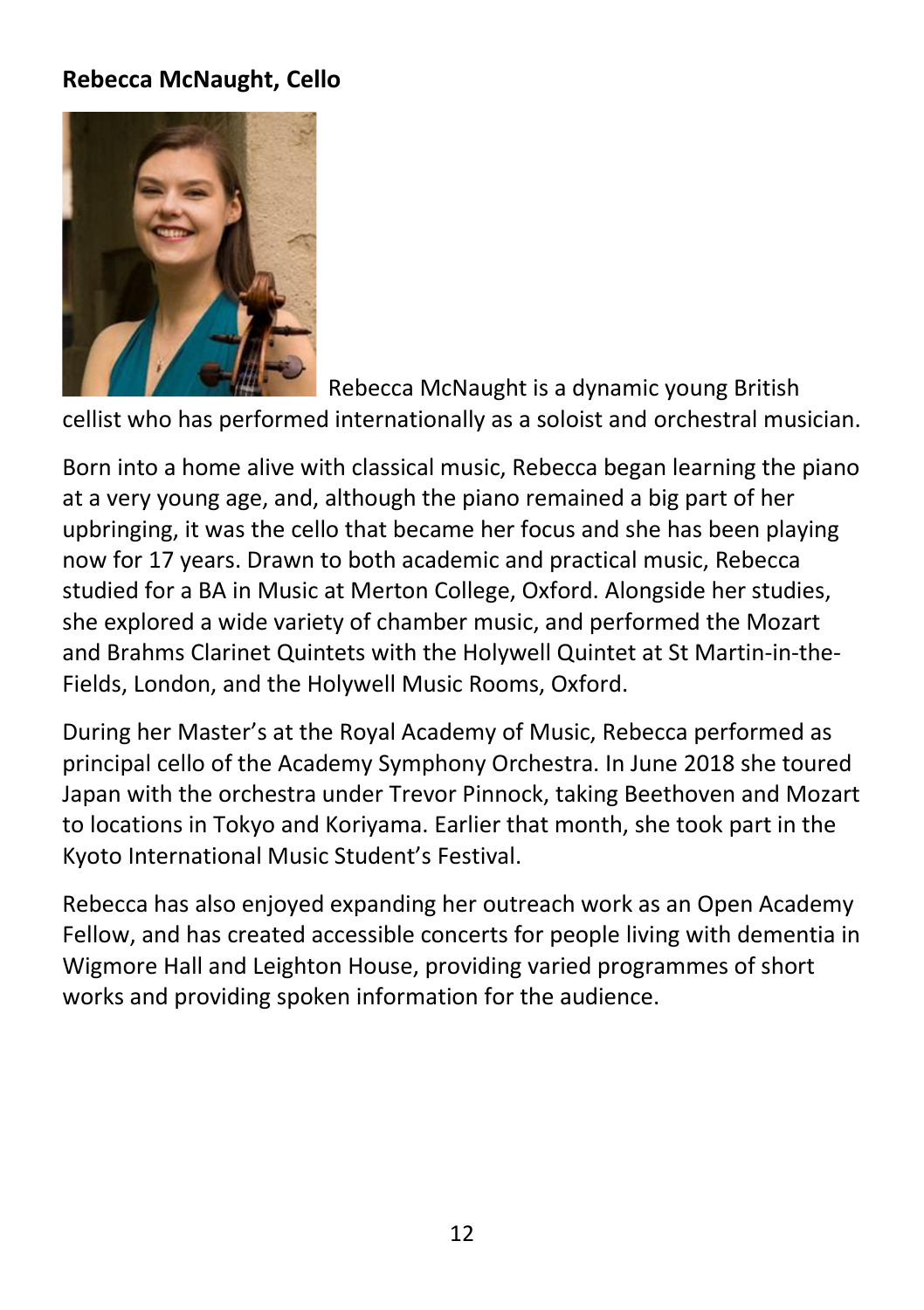#### **Robert Quinney, Organist**



Robert Quinney is Organist of New College,

Oxford. In addition to the daily direction of New College's choir, his work comprises teaching, lecturing and examining, as a Tutorial Fellow of New College and an Associate Professor in the University's Faculty of Music. He has conducted New College Choir in concert at home and abroad: in the Sistine Chapel in Rome, on tours of the USA, and at Wigmore Hall and Cadogan Hall in London. The choir's 'consistently radiant sound' was praised in a Gramophone review of its 2019 release of music by the 16th-century English composer John Sheppard.

Robert maintains a parallel career as a solo organist, and is a prolific recording artist: his discs of organ music by J. S. Bach, Elgar, Dupré, Wagner and Brahms (and several CDs with Westminster Abbey Choir and The Sixteen) have been widely acclaimed. In February 2017 he made his debut at the Royal Festival Hall with an all-Bach recital, and in August 2017 appeared for the first time as a soloist in the BBC Proms.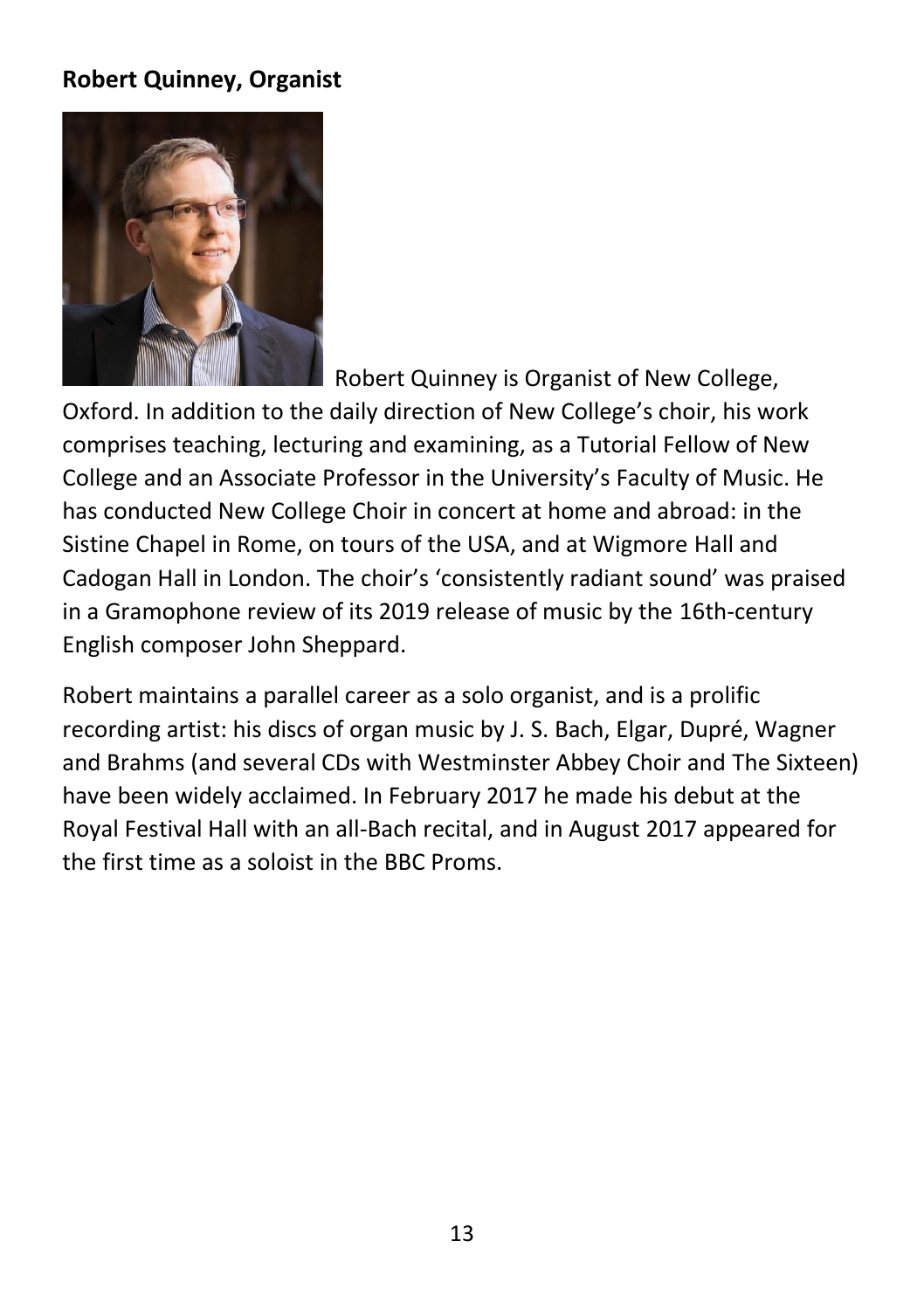#### **Benjamin Nicholas, Conductor**



Benjamin Nicholas is Music Director of the Oxford

Bach Choir and Director of Music at Merton College, Oxford. At Merton he directs the College Choirs and holds a College Lectureship in Music. As a conductor, he has appeared with the City of Birmingham Symphony Orchestra, City of London Sinfonia, Royal Philharmonic Orchestra, London Mozart Players, the BBC Singers and the Holst Singers.

Benjamin was a chorister at Norwich Cathedral before holding organ scholarships at Chichester Cathedral, Lincoln College, Oxford and St Paul's Cathedral. After a period as Director of Music of St Luke's Church, Chelsea, he was Director of Tewkesbury Abbey Schola Cantorum and Director of Choral Music at Dean Close School. From 2011 to 2016 he served the Edington Music Festival, first as conductor of the Schola and then as Festival Director.

Benjamin has been involved in commissioning a great many choral works, and has premiered works by Chilcott, Birtwistle, Dove, MacMillan, Weir, Tabakova, Jackson and Kidane with Merton College Choir. Recently he conducted the premiere of Charlotte Bray's *Bach Re-imagined* in Southwark Cathedral with the City of London Sinfonia.

As an organist, Benjamin has given recitals across the UK, in the USA and in Europe. Recent engagements include Munich Dom and Bath Abbey, and in 2022 he will give a recital in St Paul's Cathedral. Benjamin's recording of Elgar's organ music was an *Organists' Review* Editor's Choice and his debut disc received five stars in *Choir & Organ*.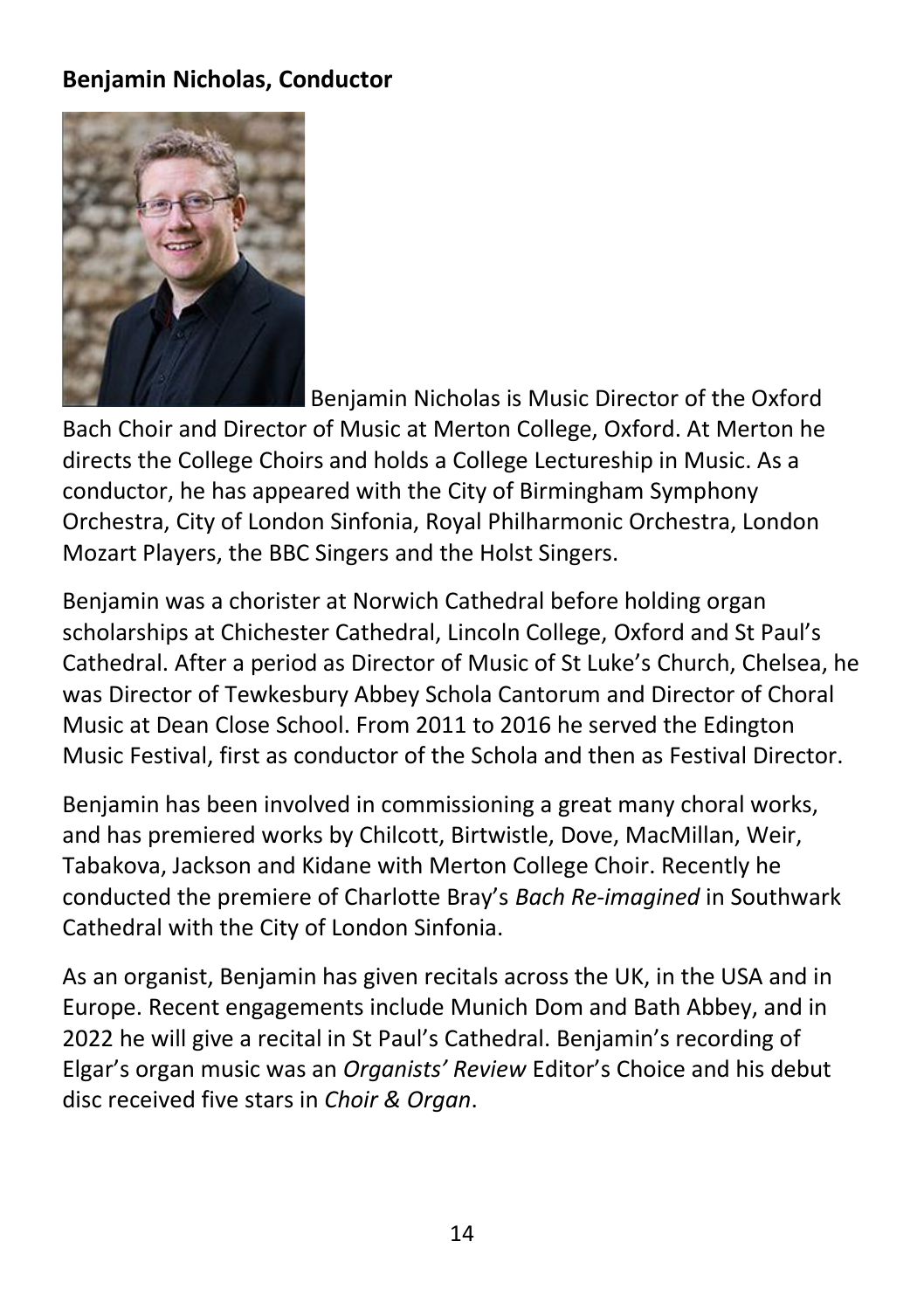#### **Alice Oswald**



*Photo: Kate Mount*

Alice Oswald is a British poet who has been the Oxford University Professor of Poetry since October 2019.

Alice read Classics at Oxford and trained as a gardener, working in Chelsea Physic Garden, Wisley and Clovelly Court Gardens. Her second collection of poetry and prose, *Dart*, won the T. S. Eliot Prize in 2002. In 2017, her seventh collection of poems, *Falling Awake*, was awarded the Griffin Poetry Prize. *Nobody*, a booklength single poem was published by Jonathan Cape in 2019.

Alice Oswald lives on the Dartington Estate in Devon, with her husband, the playwright Peter Oswald, and their three children.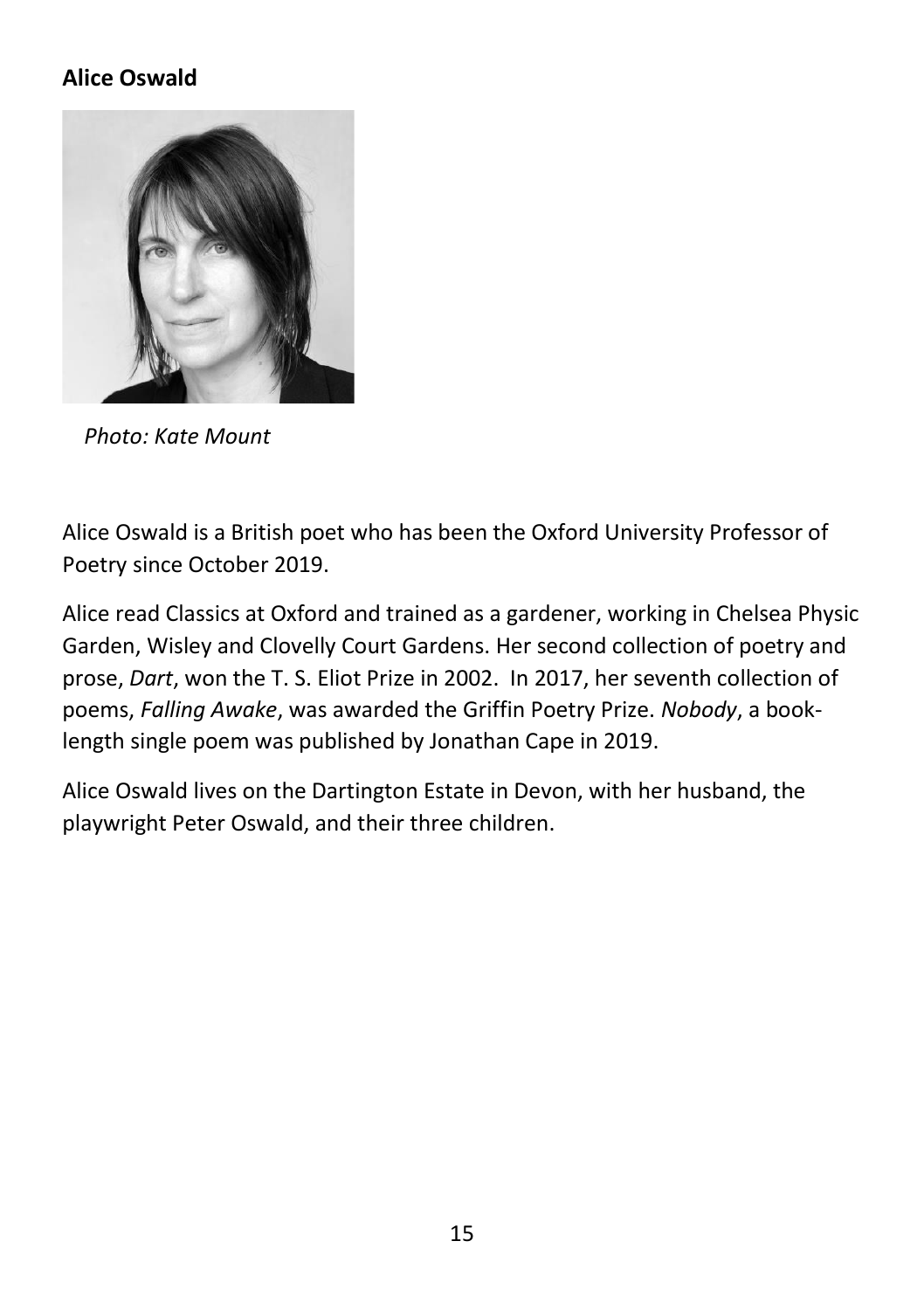## The singers

#### Soprano 1

Arezou Azad, Myfanwy Brown, Robyn Elton, Becky Faull, Deborah Hayter, Jane Lambert, Alice May, Emily Meredith, Diana Reynolds, Diana Smith, Liz Stock, Siobhan Templeton, Jennifer Thompson, Janet Trebilcock

#### Soprano 2

Gillian Beattie, Christine Booth, Emma Dunlop, Sarah Jinks, Margaret Jones, Jane Mason, Hannah Rabey, Sarah Walton, Cyd Waters

#### Alto 1

Julie Drew, Penny Dwyer, Sue Jones, Patricia Lee, Mariana Schüster, Elizabeth Stratford, Andrea Windridge

#### Alto 2

Ann Hancock, Clare Jarvis, Pia Key, Shannon Miller, Charlotte Pascoe

#### Tenor 1

Mike Fooks, Peter Gilliver, Marco Mazzorana

#### Tenor 2

Paul Cann, Robin Darwall-Smith, David Floyd, Alan Marsh, Andrew Pritchard, Richard Stone, Paul Wyman

#### Bass 1

Robert Aitken, David Barrington, Chris Cullen, Edward David, Richard Disney, Andrew Frawley, Alex Tinguely, Ian Wylie

#### Bass 2

Sven Herrmann, Alan Lane